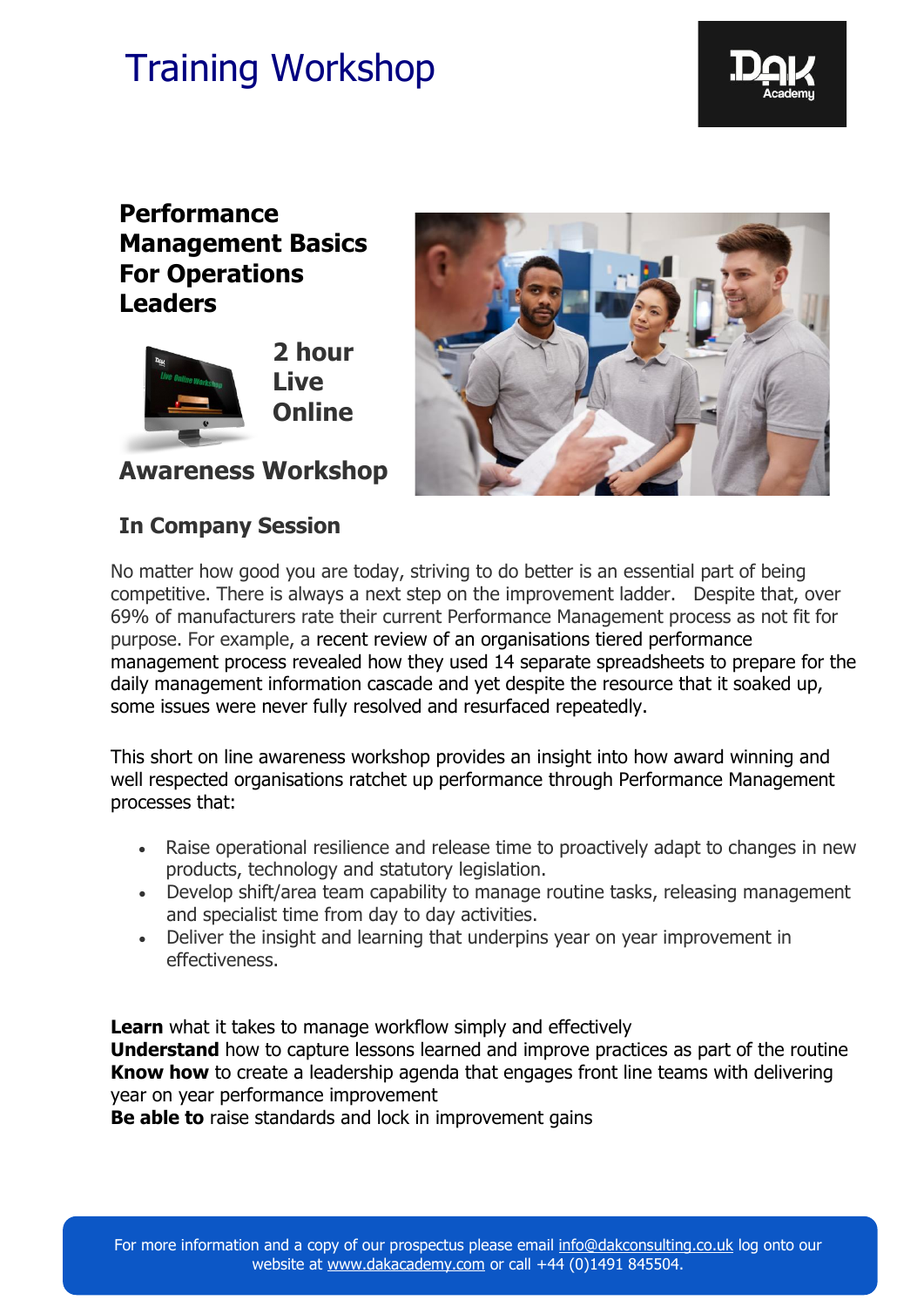

### **Course Title: Performance Management Basics for Operations Leaders**

**Location:** Online Live **Cost**: £250 for 2 to 8 delegates plus VAT.

> Includes a delegate workbook covering preparation, agenda topics, exercises and key learning points.

### **Why attend?**

This awareness session sets out the building blocks of effective Performance Management and the road map to industry leading levels of performance.

This course material includes a self assessment diagnostic questionnaire and analysis report to help delegates to:

- Identify current areas of strengths and weaknesses
- Highlight priorities for attention
- Set out next steps for senior managers, functional heads and front line teams to progress towards higher levels of performance.

### **Who should attend?**

The workshop content is designed for those faced with the challenge of improving Performance Management added value. That includes:

- $\Rightarrow$  Business Sponsors and key managers
- $\Rightarrow$  Production and Maintenance leaders
- $\Rightarrow$  Operations and Support Personnel
- $\Rightarrow$  Change Agents and CI Facilitators

### **Agenda**

### **Introduction**

### **The Performance Management Glide Path**

- $\Rightarrow$  Understanding performance drivers and assessing potential
- $\Rightarrow$  Setting Realistic and Achievable improvement targets
- $\Rightarrow$  Aligning cross functional priorities

### **Performance Management Review and Action**

- $\Rightarrow$  Performance enablers
- $\Rightarrow$  Area management best practice Models
- $\Rightarrow$  Managing future performance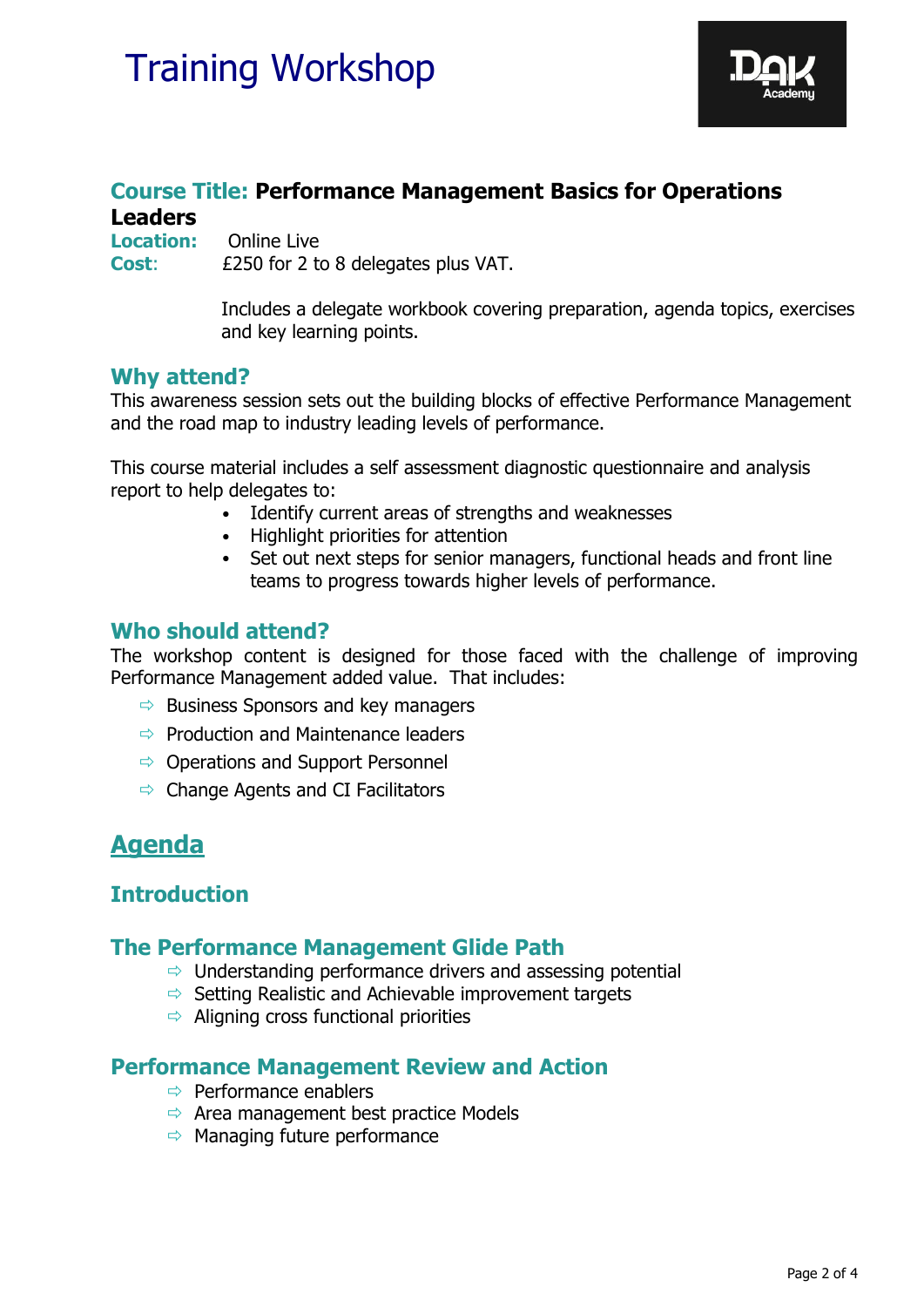

### **Raising Performance Standards**

- $\Rightarrow$  Real time workflow and Normal Conditions
- $\Rightarrow$  Creating organisational muscle memory
- $\Rightarrow$  Early warning feedback

### **Finding Answers That Matter**

- $\Rightarrow$  Understanding cause and effect
- $\Rightarrow$  Establishing a creative pressure for change
- $\Rightarrow$  Coaching teams to develop effective solutions

### **Locking in the gains**

- $\Rightarrow$  Dealing with the causes of recurring problems
- $\Rightarrow$  Understanding the wiring up behind behaviours
- $\Rightarrow$  Self Managed Teamwork

### **Setting the Leadership Agenda**

- $\Rightarrow$  Priming the "Engagement" pump
- $\Rightarrow$  Cultivating a sense of pace
- $\Rightarrow$  Developing capabilities to meet future business needs

### **Review of the Workshop**

 $\Rightarrow$  Benefits, Concerns, Next Steps

### **Led by**

#### **Dennis McCarthy**- DAK Consulting

Dennis began his career as an industrial engineer progressing into general management and director level roles. As a consultant he has helped well- respected and award winning organisations to accelerate the pace of improvement. This includes support for internal teams meeting challenges ranging from underperforming assets to company-wide multisite transformation programmes in Europe, Australia, USA, India and China.